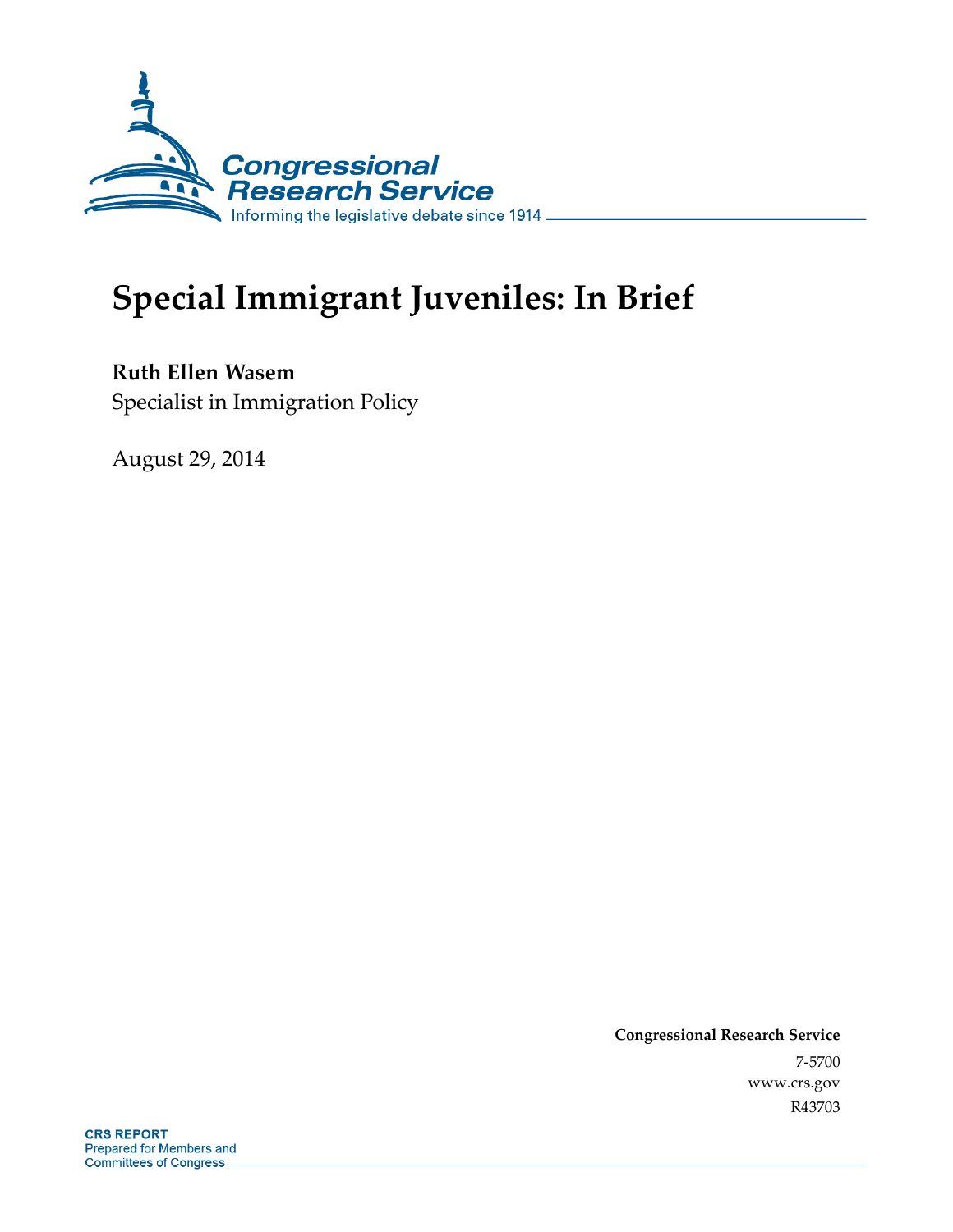## **Summary**

Abused, neglected, or abandoned children who also lack authorization under immigration law to reside in the United States (i.e., unauthorized aliens) raise complex immigration and child welfare concerns. In 1990, Congress created an avenue for unauthorized alien children who become dependents of the state juvenile courts to remain in the United States legally and permanently. Any child or youth under the age of 21 who was born in a foreign country; lives without legal authorization in the United States; has experienced abuse, neglect, or abandonment; and meets other specified eligibility criteria may be eligible for special immigrant juvenile (SIJ) status. Otherwise, unauthorized residents who are minors are subject to removal proceedings and deportation, as are all other unauthorized foreign nationals.

The SIJ classification enables unauthorized juveniles who become dependents of the state juvenile court to become lawful permanent residents (LPR) under the Immigrant and Nationality Act (INA). If an LPR meets the naturalization requirements set in the INA, he or she can become a U.S. citizen.

When Congress enacted provisions in the Trafficking Victims Protection Reauthorization Act of 2008, it altered the eligibility criteria for SIJ status as part of a package of amendments pertaining to unaccompanied alien children. Now, the recent increase in unaccompanied alien children arriving in the United States has cast a spotlight on SIJ status because these unaccompanied children may apply for, and some may obtain, LPR status through this provision.

There has been a tenfold increase in the number of children requesting SIJ status between FY2005 and FY2013. In terms of approvals, the numbers have gone from 73 in FY2005 to 3,432 in FY2013. While the data do not differentiate among those unauthorized children who arrived unaccompanied by their parents and those who were removed from their parents because of abuse, abandonment, or neglect, many observers point to the similarity in the spiking trends of both categories.

This report provides a brief explanation of the statutory basis of SIJ status and how it has evolved. It also presents statistics on the number of children who have applied for and received SIJ status since FY2005. The report concludes with a discussion of the applicability of SIJ status for unaccompanied alien children.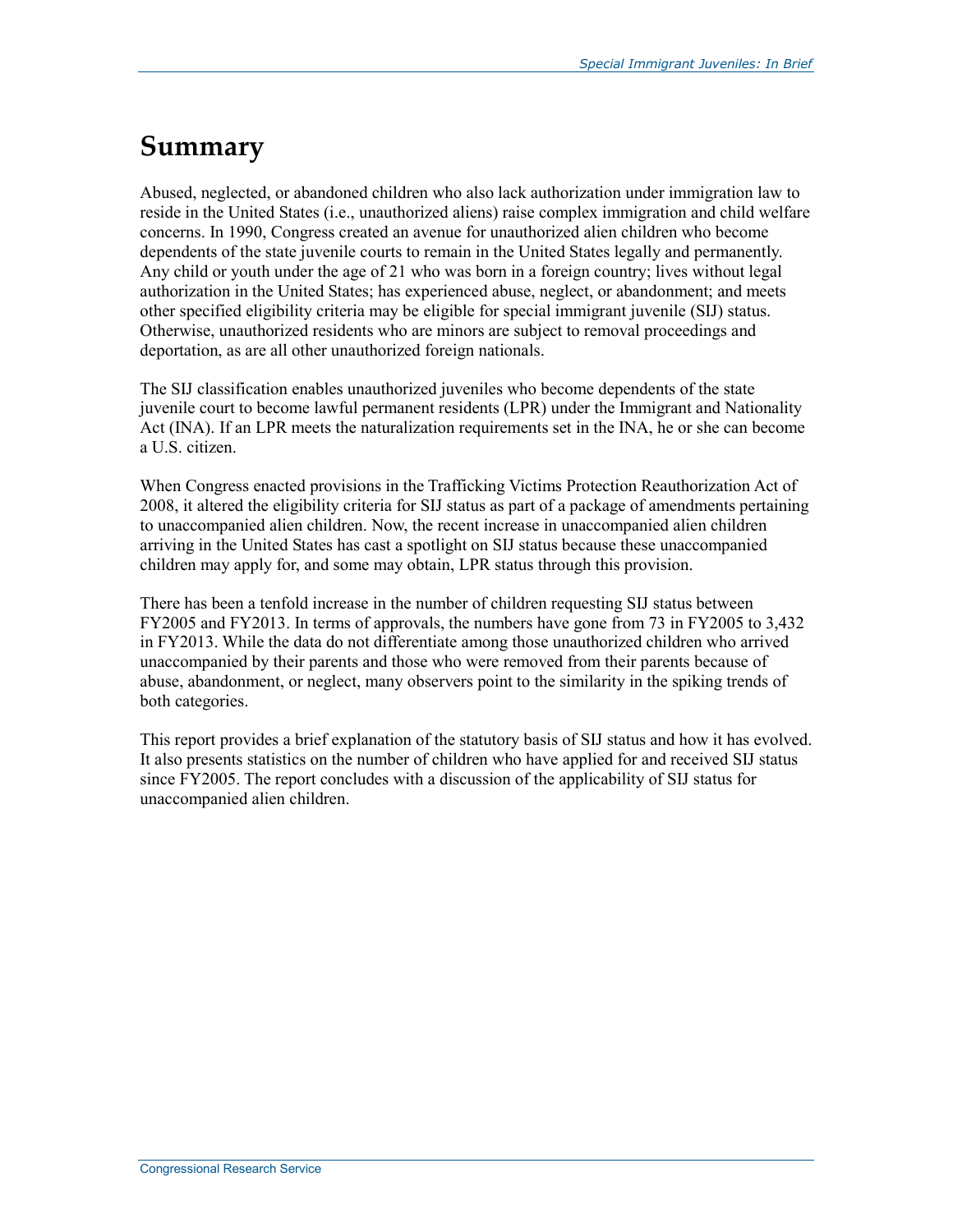## **Contents**

#### **Figures**

| Figure 1. Petitions (I-360) Received and Approved for Special Immigrant Juvenile Status |  |
|-----------------------------------------------------------------------------------------|--|
|                                                                                         |  |

#### **Contacts**

|--|--|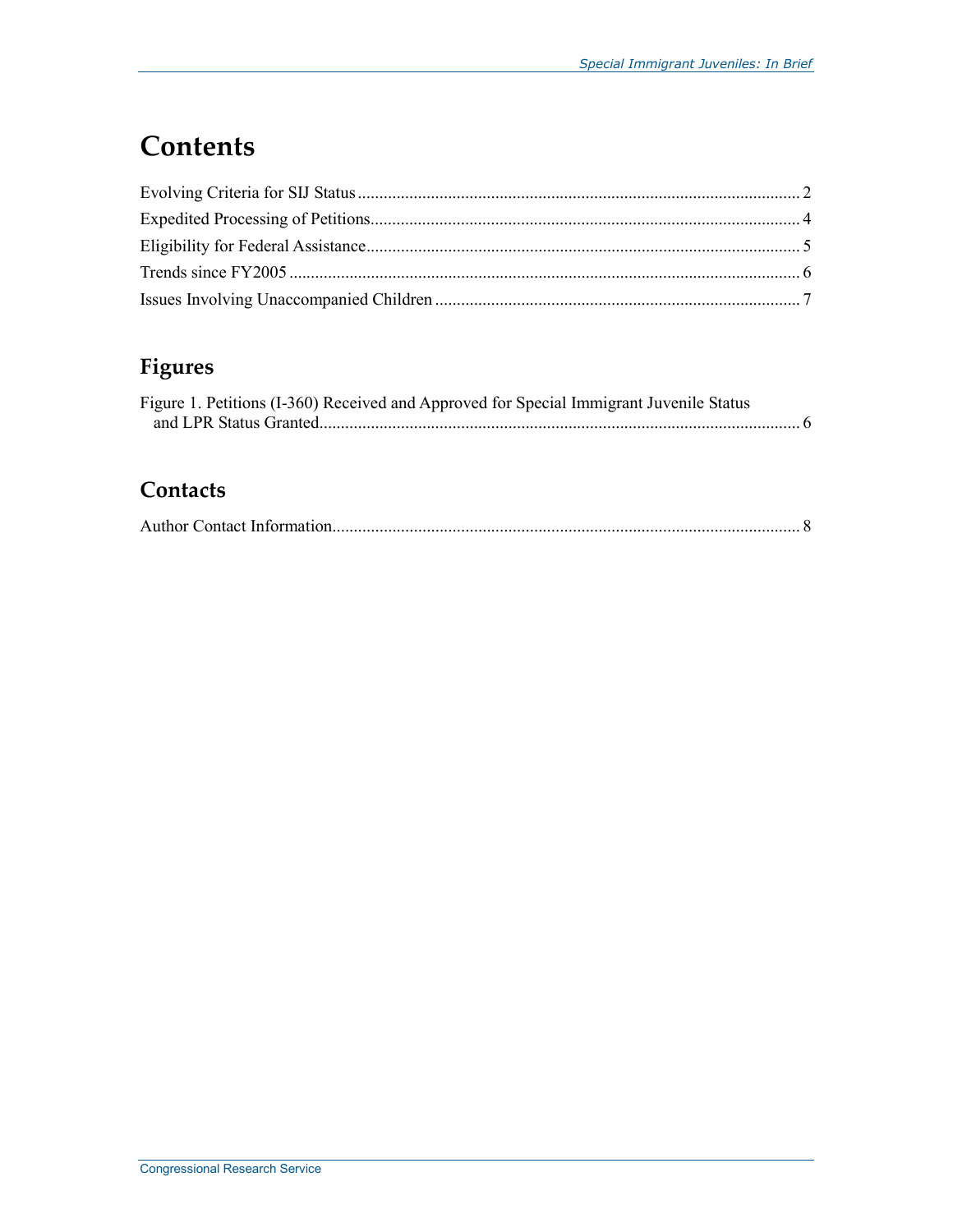bused, neglected, or abandoned children who also lack authorization under immigration law to reside in the United States (i.e., unauthorized aliens) raise complex immigration and child welfare concerns. In 1990, Congress created an avenue for unauthorized bused, neglected, or abandoned children who also lack authorization under immigration<br>law to reside in the United States (i.e., unauthorized aliens) raise complex immigration<br>children who become dependents of the state juv and permanently as lawful permanent residents (LPR) under the Immigrant and Nationality Act  $(NA)$ .<sup>2</sup> If an LPR meets the naturalization requirements set in the INA, he or she can become a U.S. citizen. $3$ 

#### **Who is a Special Immigrant Juvenile?**

Any child or youth under the age of 21 who was born in a foreign country; who lives without legal authorization in the United States; has experienced abuse, neglect, or abandonment; and who meets other specified eligibility criteria may be eligible for the lawful permanent resident classification of special immigrant juvenile (SIJ).<sup>4</sup>

The Special Immigrant Juvenile was originally conceived for a small number of children of unauthorized alien parents who were declared dependent by state juvenile courts.<sup>5</sup> Although the unauthorized alien resident population in the United States has grown substantially since 1990.<sup>6</sup> the number of SIJs who became LPRs remained under 1,000 per year until FY2008.<sup>7</sup> In that year, Congress enacted provisions in the Trafficking Victims Protection Reauthorization Act of 2008 that altered the eligibility criteria for SIJ status as part of a package of amendments pertaining to unaccompanied alien children. Now, the recent increase in unaccompanied alien children arriving in the United States has cast a spotlight on SIJ status because these unaccompanied children may apply for, and some may obtain, LPR status through this provision. $8$ 

This report provides a brief explanation of the statutory basis of SIJ status and how it has evolved. It also presents statistics on the number of children who have applied for and received SIJ status

<sup>&</sup>lt;sup>1</sup> A dependent of state juvenile courts generally is a child whose parents are deceased or unable to care for them. The specific definition of "dependent" varies from state to state. At the dependency hearing the court decides on the "care and custody" of the child because the parent is unable or unwilling to provide safe care for the child. For further information on the role of the juvenile courts, see http://www.uscis.gov/sites/default/files/USCIS/Green%20Card/ Green%20Card%20Through%20a%20Job/Information\_for\_Juvenile\_Courts\_-FINAL.pdf.

<sup>&</sup>lt;sup>2</sup> A LPR is any person not a citizen of the United States who is residing the in the United States under legally recognized and lawfully recorded permanent residence as an immigrant under the Immigration and Nationality Act. See CRS Report R42866, *Permanent Legal Immigration to the United States: Policy Overview*, by Ruth Ellen Wasem; and CRS Report R43366, *U.S. Naturalization Policy*, by William A. Kandel.

<sup>3</sup> CRS Report R43366, *U.S. Naturalization Policy*, by William A. Kandel.

<sup>&</sup>lt;sup>4</sup> INA §101(a)(27)(J)(ii), 8 U.S.C. §1101(a)(27)(A)(ii); 8 C.F.R. §204.11(c)(6).

 $<sup>5</sup>$  For background on family law and what it means to be declared dependent by state juvenile courts, see CRS Report</sup> RL31201, *Family Law: Congress's Authority to Legislate on Domestic Relations Questions*, by Alison M. Smith; and see CRS Report R43458, *Child Welfare: An Overview of Federal Programs and Their Current Funding*, by Emilie Stoltzfus.

<sup>6</sup> CRS Report RL33874, *Unauthorized Aliens Residing in the United States: Estimates Since 1986*, by Ruth Ellen Wasem.

<sup>7</sup> According to Table 7 in the U.S. Department of Homeland Security, *Yearbook of Immigration Statistics* (multiple years), there were 287 in FY1998, 348 in FY1999, 659 in FY2000, 556 in FY2001, 521 in FY2002, 470 in FY2003, 634 in FY2004, 679 in FY2005, 912 in FY2006, and 796 in FY2007. http://www.dhs.gov/yearbook-immigrationstatistics.

<sup>8</sup> Matt O'Brien, "Children, families fleeing Central America find refuge in the Bay Area," *San Jose Mercury News*, August 3, 2014; Ana Compoy, "Immigrant Children Face a Long Journey Upon Arrival," *The Wall Street Journal*, July 11, 2014; and, Gram Slattery, "Child migrants 101: What does it take to win US asylum?," *The Christian Science Monitor*, July 15, 2014.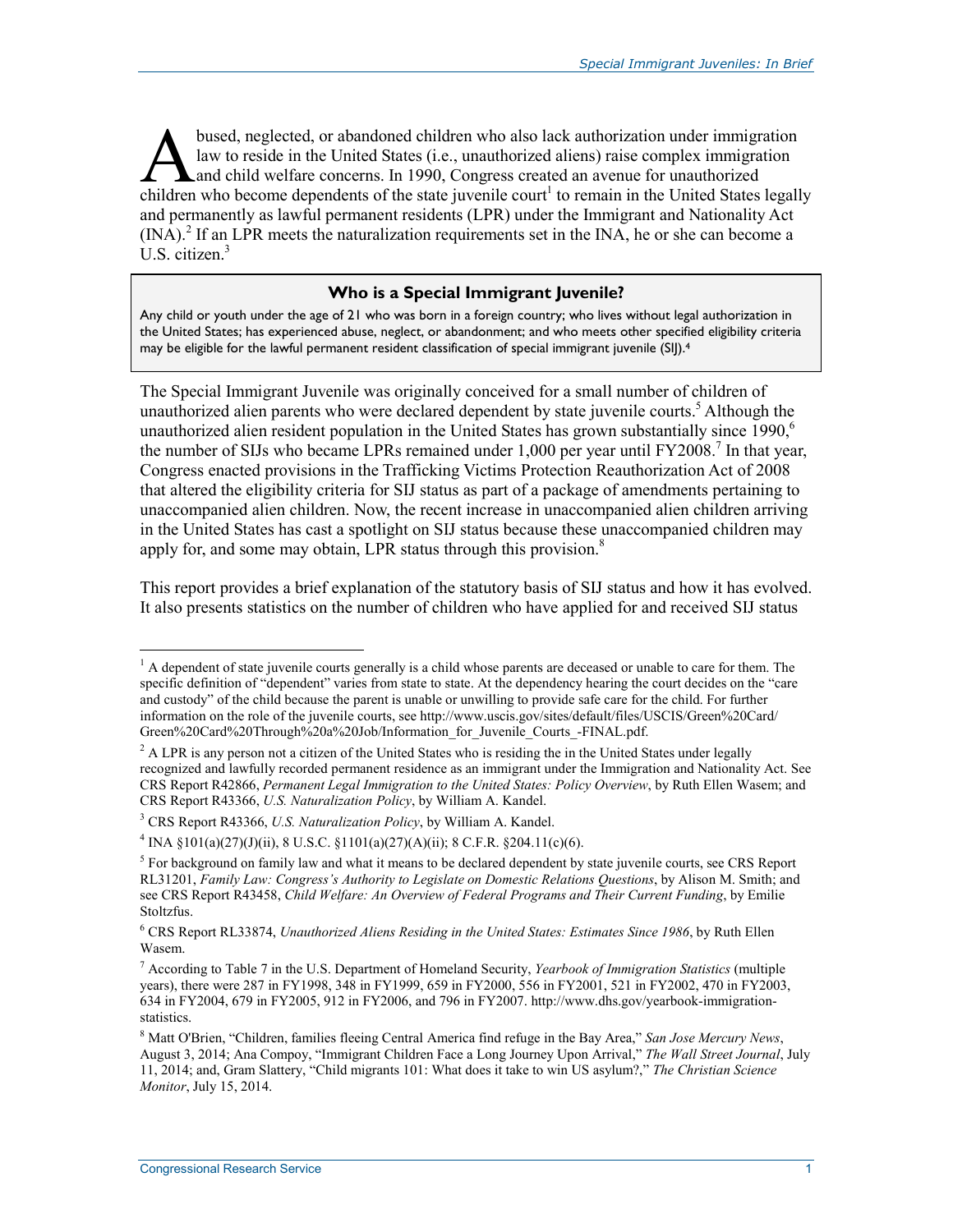since  $FY2005$ .<sup>9</sup> The report concludes with a discussion of the applicability of SIJ status for unaccompanied alien children.<sup>10</sup>

### **Evolving Criteria for SIJ Status**

Children of unauthorized aliens who had been abused, neglected, or abandoned have long posed complex immigration and child welfare concerns. Prior to the statutory provisions added to the Immigration and Nationality Act (INA) in 1990, unauthorized minors who were declared dependent on the state juvenile courts were akin to stateless individuals in that there was no home where they could return. They were perceived as a particularly vulnerable group within the child welfare system, given the unique difficulties they faced as they transitioned into adulthood. For example, because they were not legally present in the United States, they could not be employed when they reached a legal working age. They would be subject to removal proceedings and deportation to a country where they might have little attachment or familiarity.

The Immigration Act of 1990 (P.L. 101-649) added the SIJ provision<sup>11</sup> (among other major revisions) to the INA in response to growing concerns over foreign children in the United States who were homeless, orphans, or victims of abusive family situations.<sup>12</sup> The provision enabled unauthorized alien children who become dependents of the state juvenile courts to remain in the United States legally and permanently.<sup>13</sup> As originally enacted in 1990, the language establishing SIJ status was fairly simple. To be eligible for SIJ, the foreign national was an individual

(i) who has been declared dependent on a juvenile court located in the United States and has been deemed eligible by that court for long-term foster care, and (ii) for whom it has been determined in administrative or judicial proceedings that it would not be in the alien's best interest to be returned to the alien's or parent's previous country of nationality or country of last habitual residence. $14$ 

It was a small provision included in a major overhaul of immigration law with little fanfare.<sup>15</sup>

10 CRS Report R43599, *Unaccompanied Alien Children: An Overview*, by Lisa Seghetti, Alison Siskin, and Ruth Ellen Wasem; CRS Report IN10107, *Unaccompanied Alien Children: A Processing Flow Chart*, by Lisa Seghetti; CRS Report R43628, *Unaccompanied Alien Children: Potential Factors Contributing to Recent Immigration*, coordinated by William A. Kandel; CRS Report R43623, *Unaccompanied Alien Children—Legal Issues: Answers to Frequently Asked Questions*, by Kate M. Manuel and Michael John Garcia; CRS Report R43664, *Asylum Policies for Unaccompanied Children Compared with Expedited Removal Policies for Unauthorized Adults: In Brief*, by Ruth Ellen Wasem; and CRS Report R41731, *Central America Regional Security Initiative: Background and Policy Issues for Congress*, by Peter J. Meyer and Clare Ribando Seelke.

<sup>&</sup>lt;sup>9</sup> The Office of Legislative Affairs in U.S. Citizenship and Immigration Services has made unpublished data from FY2005 through the first 8 months of FY2014 available.

 $11$  In addition to SIJs, the LPR visa category of Special Immigrant encompasses several other subcategories, such as ministers of religion, religious workers other than ministers, certain employees of the U.S. government abroad, foreign physicians who require a national interest waiver, and Iraqi and Afghan translators.

<sup>&</sup>lt;sup>12</sup> §153 of Immigration Act of 1990, P.L. 101-649 (codified, as amended, at INA §101(a)(27)(J), 8 U.S.C.  $\S 1101(a)(27)(J)$ ; 8 C.F.R.  $\S 204.11(c)$ .

 $<sup>13</sup>$  Even when the SIJ becomes an LPR or a U.S. citizen, he or she is not permitted to seek to confer an immigration</sup> benefit to their natural or prior adoptive parents. INA  $\S 101(a)(27)(J)(iii)(II)$ .

<sup>14 §153</sup> of the Immigration Act of 1990, P.L. 101-649.

<sup>&</sup>lt;sup>15</sup> The committee reports and conference documents for the legislation that became P.L. 101-649 (S. 358 and H.R. 4300) did not discuss this provision.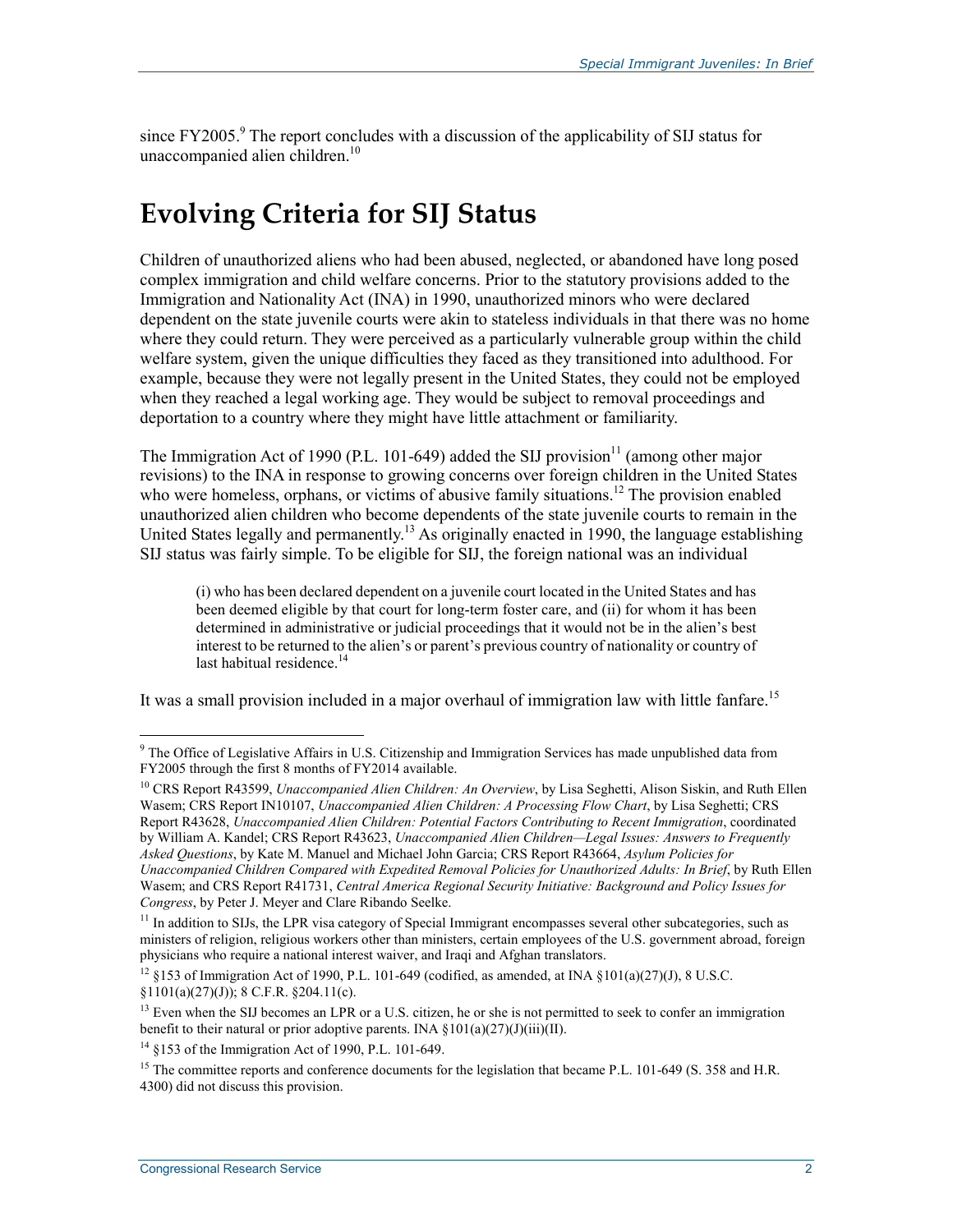Seven years later, in response to a perception that some unauthorized aliens might have been relinquishing parental rights so that their children could become SIJs, Congress added language amending the INA to ensure that the SIJ benefit was not "sought primarily for the purpose of obtaining the status of an alien lawfully admitted for permanent residence, rather than for the purpose of obtaining relief from abuse or neglect or abandonment."16 The 1997 act expressly amended the definition of a "special immigrant juvenile" to include only those juveniles deemed eligible for long-term foster care based on *abuse, neglect, or abandonment*. In addition, provisions in the 1997 act required that a juvenile who was in the custody of the federal government obtain specific consent from the Department of Justice<sup>17</sup> to permit a juvenile court, which otherwise would have no custody jurisdiction over the juvenile alien, to exercise jurisdiction for purposes of a dependency determination.<sup>18</sup>

In 2008, Congress amended the SIJ provisions in the INA to broaden their applicability. The Trafficking Victims Protection Reauthorization Act of 2008 (TVPRA, P.L. 110-457), among other things, amended the SIJ eligibility provisions to (1) remove the requirement that a juvenile court deem a juvenile eligible for long-term foster care and (2) replace it with a requirement that the juvenile court find reunification with one or both parents not viable.<sup>19</sup> According to U.S. Citizenship and Immigration Services  $(USCIS)^{20}$  legal guidance issued in 2009, an eligible SIJ would include the following.

[An unauthorized child] who has been declared dependent on a juvenile court; whom a juvenile court has legally committed to, or placed under the custody of, an agency or department of a State; or who has been placed under the custody of an individual or entity appointed by a State or juvenile court. Accordingly, petitions that include juvenile court orders legally committing a juvenile to or placing a juvenile under the custody of an individual or entity appointed by a juvenile court are now eligible.<sup>21</sup>

The TVPRA of 2008 also revised the "specific consent" provisions in the INA, transferring the authority from the U.S. Department of Homeland Security (DHS) to the U.S. Department of

<sup>16</sup> U.S. Congress, House Committee on Appropriations, *Making Appropriations for The Departments of Commerce, Justice, and State, the Judiciary, and Related Agencies for the Fiscal Year Ending September 30, 1998, and for Other Purposes, Conference Report to Accompany H.R. 2267, 105-405, 105<sup>th</sup> Cong., 1<sup>st</sup> sess., November 13, 1997, p. 130.* 

<sup>&</sup>lt;sup>17</sup> The Homeland Security Act of 2002 (P.L. 107-296) transferred most of the immigration enforcement duties from the Department of Justice's Immigration and Naturalization Service to the newly-created Department of Homeland Security.

<sup>18</sup> Memorandum #3—*Field Guidance on Special Immigrant Juvenile Status Petitions* from William R. Yates, Associate Director for Operations, U.S. Citizenship and Immigration Services, May 27, 2004.

<sup>&</sup>lt;sup>19</sup> §235(d) of TVPRA of 2008, P.L. 110-457; 8 U.S.C. §1232. The governing regulations, nonetheless, have retained the requirement that a juvenile court deem a juvenile eligible for long-term foster care. 8 C.F.R. §204.11(c). USCIS proposed new SIJ regulations on September 6, 2011, but have not promulgated them. U.S. Citizenship and Immigration Services, "Special Immigrant Juvenile Petitions," 76, *Federal Register* 54978-54986, September 6, 2011.

<sup>&</sup>lt;sup>20</sup> U.S. Citizenship and Immigration Services (USCIS) is the government agency in the Department of Homeland Security (DHS) that oversees lawful immigration to the United States. The three major activities that dominate the functions of USCIS are: the adjudication of immigration petitions, the adjudication of naturalization petitions, and the consideration of refugee and asylum claims and related humanitarian and international concerns. USCIS also processes a range of immigration-related benefits and services, such as employment authorizations and change-of-status petitions.

<sup>21</sup> *Trafficking Victims Protection Reauthorization Act of 2008: Special Immigrant Juvenile Status Provisions*, Letter from Donald Neufeld, Acting Associate Director, Domestic Operations, and Pearl Chang, Acting Chief, Office of Policy, to USCIS Field Leadership, March 24, 2009, (hereafter Neufeld and Chang guidance on *TVPRA of 2008 Special Immigrant Juvenile Status Provisions,* 2009) http://www.uscis.gov/sites/default/files/USCIS/Laws/Memoranda/ Static\_Files\_Memoranda/2009/TVPRA\_SIJ.pdf.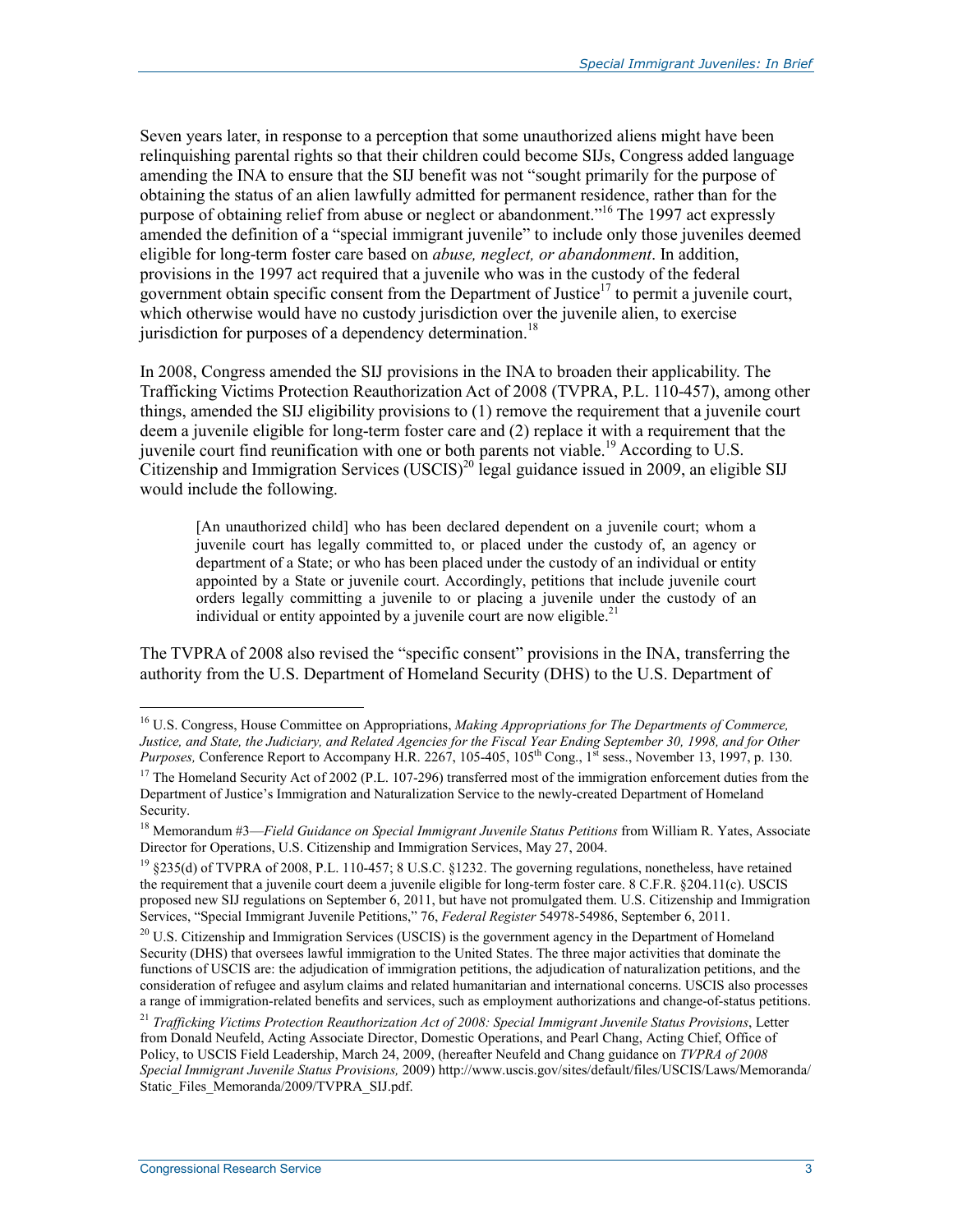Health and Human Services (HHS), the federal department that also has custody of unaccompanied alien children. Subsequently, USCIS field guidance required that juveniles in the custody of HHS obtain "specific consent from HHS to juvenile court jurisdiction where the juvenile court order determines or alters the juvenile's custody status or placement.<sup>222</sup>

## **Expedited Processing of Petitions**

The process of becoming an SIJ and ultimately an LPR includes multiple steps, as the child petitions for SIJ status after the juvenile court decision and then applies to adjust to LPR status.<sup>23</sup> In response to concerns that the process was taking too long, the law requires USCIS to adjudicate SIJ petitions within 180 days of filing.<sup>24</sup> The law also states that the foreign national may not be denied SIJ status if he or she "ages out" because the determination is based upon the individual's age when the petition was filed.<sup>25</sup> To promote efficiency, the otherwise mandatory personal interview may be waived for juveniles under 14 years of age who are seeking SIJ status, or when it is determined that an interview is unnecessary.<sup>26</sup>

A juvenile seeking SIJ status must demonstrate that an administrative or judicial proceeding has resulted in a determination that it would not be in the juvenile's best interest to be returned to the child's or the parent's previous country of nationality or country of last habitual residence.<sup>27</sup> To pre-empt USCIS adjudicators from reconsidering the court's determination of abuse, abandonment, or neglect, the field guidance states that the adjudicators "should focus on eligibility for adjustment of status and should avoid questioning a child about the details of the abuse, abandonment or neglect suffered."<sup>28</sup> The law makes clear that a juvenile seeking SIJ status, at any stage of the SIJ process, cannot be required to contact the individual (or family members of the individual) who allegedly abused, abandoned, or neglected the juvenile.<sup>29</sup> USCIS also must complete background checks, including biometric information clearances and name-checks of the

1

 $^{29}$  8287(h) of INA.

<sup>22</sup> Neufeld and Chang guidance on *TVPRA of 2008 Special Immigrant Juvenile Status Provisions,* 2009 http://www.uscis.gov/sites/default/files/USCIS/Laws/Memoranda/Static\_Files\_Memoranda/2009/TVPRA\_SIJ.pdf.

<sup>&</sup>lt;sup>23</sup> These steps include obtaining specific consent, determination of the state juvenile court, filing an I-360 petition to become an SIJ, and filing an I-485 petition to become an LPR. For further information, see USCIS, *Special Immigrant Juveniles (SIJ) Status*, at http://www.uscis.gov/green-card/special-immigrant-juveniles/special-immigrant-juveniles-sijstatus; and USCIS, *Eligibility Status for SIJ*, at http://www.uscis.gov/green-card/special-immigrant-juveniles/ eligibility-sij-status/eligibility-status-sij.

<sup>24 §235(</sup>d)(2) of TVPRA of 2008, P.L. 110-457.

<sup>25 §235(</sup>d)(6) of TVPRA of 2008, P.L. 110-457.

 $26$  8 C.F.R. 245.6.

<sup>27</sup> Neufeld and Chang guidance on *TVPRA of 2008 Special Immigrant Juvenile Status Provisions,* 2009, http://www.uscis.gov/sites/default/files/USCIS/Laws/Memoranda/Static\_Files\_Memoranda/2009/TVPRA\_SIJ.pdf; and "Response to Recommendation 47, Special Immigrant Juvenile (SIJ) Adjudications: An Opportunity for Adoption of Best Practices," Letter from Lori Scialabba, Deputy Director of USCIS, to January Contreras, USCIS Ombudsman, July 13, 2011, http://www.uscis.gov/sites/default/files/USCIS/Resources/Ombudsman%20Liaison/ Responses%20to%20Formal%20Recommendations/cisomb-2011-response47.pdf.

<sup>&</sup>lt;sup>28</sup> The guidance states that abuse, abandonment or neglect are matters handled by the juvenile court, applying state law. Neufeld and Chang guidance on *TVPRA of 2008 Special Immigrant Juvenile Status Provisions,* 2009, http://www.uscis.gov/sites/default/files/USCIS/Laws/Memoranda/Static\_Files\_Memoranda/2009/TVPRA\_SIJ.pdf.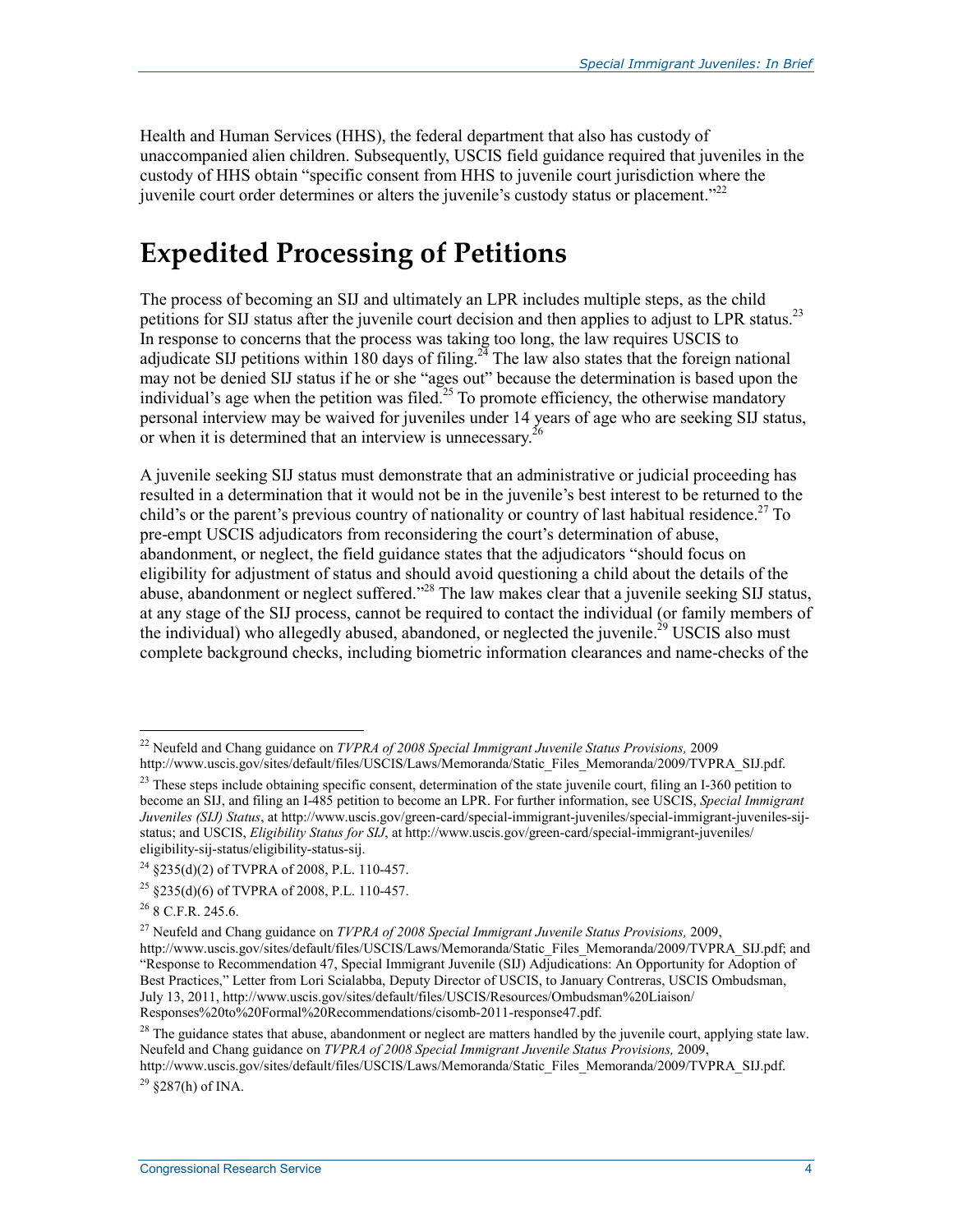juvenile. Juveniles seeking SIJ status are exempted from many of the inadmissibility grounds of the INA.<sup>30</sup>

## **Eligibility for Federal Assistance**

Generally, foreign nationals in the United States without authorization, including unauthorized children, are barred from most federal public assistance benefits and programs. The exceptions are a narrow set of specified emergency services and programs, which include Medicaid for an emergency medical condition, immunizations and testing for and treatment of symptoms of communicable diseases, emergency disaster relief, and services or assistance such as soup kitchens, crisis counseling and intervention, and short-term shelters.<sup>31</sup> Only LPRs with a substantial work history or military connection are eligible for the full range of programs, as are asylees, refugees, and other humanitarian cases (for at least five to seven years after entry).<sup>32</sup>

Those unauthorized juveniles who qualify as "unaccompanied alien children" are placed in the custody of the Department of Health and Human Services' (HHS) Office of Refugee Resettlement  $(ORR)$ <sup>33</sup> Unaccompanied alien children are defined as those who lack lawful immigration status in the United States, are under the age of 18, and are either without a parent or legal guardian in the United States or no parent or legal guardian in the United States is available to provide care and physical custody.<sup>34</sup> The unaccompanied alien children are cared for through a network of state-licensed ORR-funded care providers that provide classroom education, mental and medical health services, case management, and socialization and recreation. In May 2014, ORR reported that ultimately about 85% of the unaccompanied children in their custody are reunited with their families and that the average time in ORR care is about 35 days.<sup>35</sup>

The TVPRA of 2008 makes those juveniles granted SIJ status who had been in the custody of HHS or already receiving certain services provided by the ORR eligible for the Unaccompanied Refugee Minors' (URM) Program in ORR.<sup>36</sup> Subject to the availability of appropriations, ORR is

<u>.</u>

<sup>&</sup>lt;sup>30</sup> These exempted inadmissibility grounds are:  $\S212(a)(4)$  (public charge);  $\S212(a)(5)(A)$  (labor certification);

<sup>§212(</sup>a)(6)(A) (aliens present without inspection); §212 (a)(6)(C) (misrepresentation); §212(a)(6)(D) (stowaways); §212(a)(7)(A) (documentation requirements); and §212(a)(9)(B) (aliens unlawfully present) of INA. The only unwaivable grounds of inadmissibility for SIJ petitioners are INA  $\S212(a)(2)(A)$ -(C) (conviction of certain crimes, multiple criminal convictions, and controlled substance trafficking (except for a single instance of simple possession of 30 grams or less of marijuana)), and  $\S212(a)(3)(A)$ -(C), and (E) (security and related grounds, terrorist activities, foreign policy, and participants in Nazi persecution, genocide, torture or extrajudicial killing).

<sup>31</sup> For further discussion, see CRS Report RL34500, *Unauthorized Aliens' Access to Federal Benefits: Policy and Issues*, by Ruth Ellen Wasem.

<sup>32</sup> For further discussion, CRS Report RL33809, *Noncitizen Eligibility for Federal Public Assistance: Policy Overview and Trends*, by Ruth Ellen Wasem.

<sup>33</sup> For more information about ORR, see CRS Report R41570, *U.S. Refugee Resettlement Assistance*, by Andorra Bruno.

<sup>34 6</sup> U.S.C. §279(g)(2); 8 C.F.R. §236.3(b)(1).

<sup>35</sup> Administration for Children and Families, *Office of Refugee Resettlement, Unaccompanied Alien Children Program*, U.S. Department of Health and Human Services, Fact Sheet, May 2014.

<sup>&</sup>lt;sup>36</sup> Unaccompanied Refugee Minors (URM) program was established in the 1980s in response to thousands of children in Southeast Asia without a parent or guardian to care for them. Today, the U.S. State Department identifies children overseas who are eligible for resettlement in the United States and who lack a parent or a relative able to provide for their long-term care. URM program provides refugee foster care services and benefits when these children arrive in the United States. CRS Report RL34414, *Unaccompanied Refugee Minors*, by Chad C. Haddal.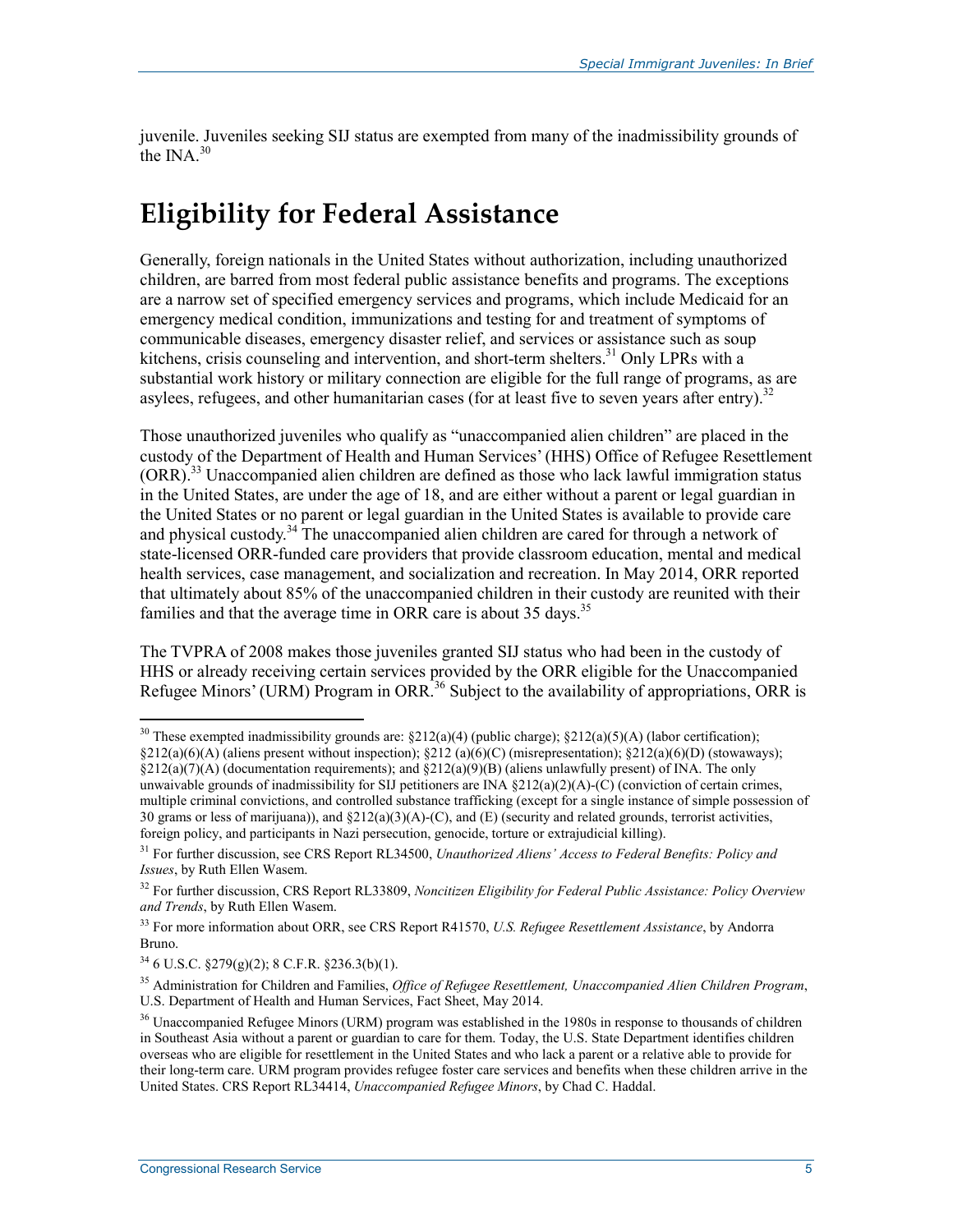required to reimburse the state where the SIJ child resides for the state's foster care expenditures on behalf of the child.37 Children who receive SIJ status are *not* eligible for federal foster care through Title IV-E of the Social Security Act.<sup>38</sup>

#### **Trends since FY2005**

**Figure 1** shows a tenfold increase in the number of children filing I-360 petitions requesting SIJ status, spanning from 311 in FY2005 to 3,994 in FY2013. In terms of the number of I-360 petitions approved, the numbers have increased from 73 in FY2005 to 3,432 in FY2013. Data on the subsequent adjustments from SIJ status to LPR status typically lag, but they also show similar trends.<sup>39</sup> Partial I-360 data for FY2014 (through May 2014) indicate that the upward trend is continuing.

#### **Figure 1. Petitions (I-360) Received and Approved for Special Immigrant Juvenile Status and LPR Status Granted**



FY2005 through FY2014 (partial)

**Source:** CRS presentation of unpublished I-360 data from Office of Legislative Affairs, U.S. Citizenship and Immigration Services; LPR data come from Table 7 in the U.S. Department of Homeland Security, *Yearbook of Immigration Statistics* (multiple years).

**Notes:** Data for FY2014 cover October 1, 2013, through May 31, 3014, or two-thirds of the fiscal year. LPR data for FY2014 are not available.

<sup>37</sup> §235(d)(4) of TVPRA of 2008, P.L. 110-457.

<sup>38</sup> For an explanation of Title IV-E foster care eligibility, see Administration for Children and Families, *Child Welfare Policy Manual*, U.S. Department of Health and Human Services, 8.4B TITLE IV-E, General Title IV-E Requirements, Aliens/Immigrants, http://www.acf.hhs.gov/cwpm/programs/cb/laws\_policies/laws/cwpm/policy\_dsp.jsp?citID=45; and CRS Report R42792, *Child Welfare: A Detailed Overview of Program Eligibility and Funding for Foster Care, Adoption Assistance and Kinship Guardianship Assistance under Title IV-E of the Social Security Act*, by Emilie Stoltzfus.

<sup>&</sup>lt;sup>39</sup> Many juveniles do not file the I-485 petitions to adjust to LPR status until their I-130 petitions are approved.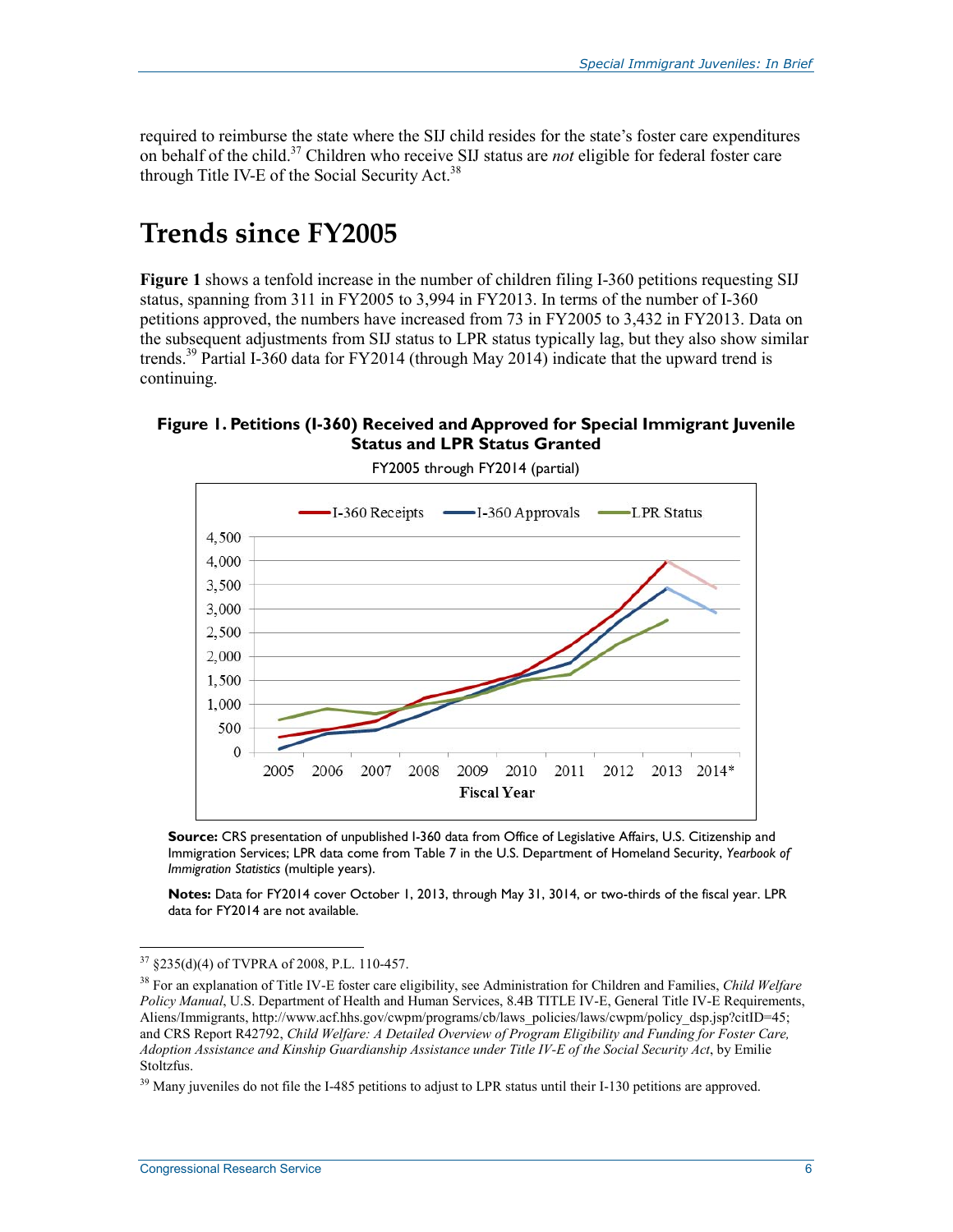The LPR visa category of "Special Immigrants" encompasses several other subcategories<sup>40</sup> and is statutorily limited to 7% of 140,000 (i.e., 9,800 foreign nationals) annually.<sup>41</sup> Thus far, the total number of Special Immigrants admitted or adjusted each year has not reached the numerical limit. The natural or prior adoptive parents of the SIJ are not eligible for any immigrant benefits that LPRs and naturalized citizens may otherwise seek for their immediate relatives.<sup>42</sup>

## **Issues Involving Unaccompanied Children**

As noted at the onset, the surge in unaccompanied alien children arriving at the Southwest border of the United States has heightened congressional interest in SIJ status.<sup>43</sup> While the data presented in **Figure 1** do not differentiate among those unauthorized children who arrived unaccompanied by their parents and those who were removed from their parents because of abuse, abandonment, or neglect, many observers point to the similarity in the spiking trends of both categories.<sup>44</sup> An emerging issue is whether the increase in unaccompanied alien children since FY2008 is resulting in an increase in SIJ requests since FY2008.

A recent survey of unaccompanied alien children found "abuse in the home" reported as one of the main reasons they fled.<sup>45</sup> In addition, the Vera Institute of Justice conducted screenings of 11,719 unaccompanied children in ORR custody in FY2012 and found 3,724 children who might have been eligible for SIJ status.<sup>46</sup> That an unaccompanied alien child is reunited with at least one parent or family member in the United States, some argue, does not prevent the child from seeking SIJ status based upon the abuse, neglect, or abandonment of the other parent.<sup>47</sup> Some immigration and child welfare advocates assert that the number of children receiving SIJ status

 $40$  These subcategories include ministers of religion, religious workers other than ministers, certain employees of the U.S. government abroad, and Iraqi and Afghan translators.

 $41$  The visa category is also subject to the per-country limits in the INA. For further discussion of the numerical limits, see CRS Report R42048, *Numerical Limits on Employment-Based Immigration: Analysis of the Per-Country Ceilings*, by Ruth Ellen Wasem; and CRS Report R42866, *Permanent Legal Immigration to the United States: Policy Overview*, by Ruth Ellen Wasem.

 $^{42}$  INA  $\frac{$101(a)(27)(J)(iii)(II)}{I}$ .

<sup>&</sup>lt;sup>43</sup> The number of unaccompanied alien children apprehended by DHS Customs and Border Protection grew threefold from 8,041 in FY2008 to 28,833 in FY2013.

<sup>44</sup> While the trend lines and rates of increase are similar, the SIJ data do not approach the magnitude of the unaccompanied alien children numbers. The number of unaccompanied alien children increased from 8,041 in FY2008 to 47,017 during the first eight months of FY2014.

<sup>&</sup>lt;sup>45</sup> The study found that 40% of the girls and 16% of the boys reported "abuse at home" as a reason for migrating. Children interviewed were part of the increase in unaccompanied children beginning in FY2012. Almost all were interviewed while in the custody of the Office of Refugee Resettlement, the agency within the U.S. Department of Health and Human Services to which they are referred after apprehension. Children were identified by a random selection process that accounted for age, nationality, sex, and date of U.S. arrival. Caution must be used in generalizing a single study to the entire population of unaccompanied children. U.N. High Commissioner for Refugees (UNHCR), *Children on the Run: Unaccompanied Children Leaving Central America and Mexico and the Need for International Protection*, March 12, 2014. For more on the study's methodology, see pp. 18-22.

<sup>46</sup> Administration for Children and Families, *Office of Refugee Resettlement Report to Congress FY2012*, U.S. Department of Health and Human Services, p. 75 https://www.acf.hhs.gov/sites/default/files/orr/ fy\_2012\_orr\_report\_to\_congress\_final\_041014.pdf.

<sup>&</sup>lt;sup>47</sup> New York Unaccompanied Immigrant Children Project Family Court Working Group, Findings from a Survey of Lawyers Representing Immigrant Youth Eligible for Special Immigrant Juvenile Status in NYS Family Court, Feerick Center for Social Justice, Fordham University School of Law, March 2014, http://law.fordham.edu/assets/Newsroom/ NYUICP\_Family\_Court\_Working\_Group\_Report\_March\_2014\_FINAL.pdf.